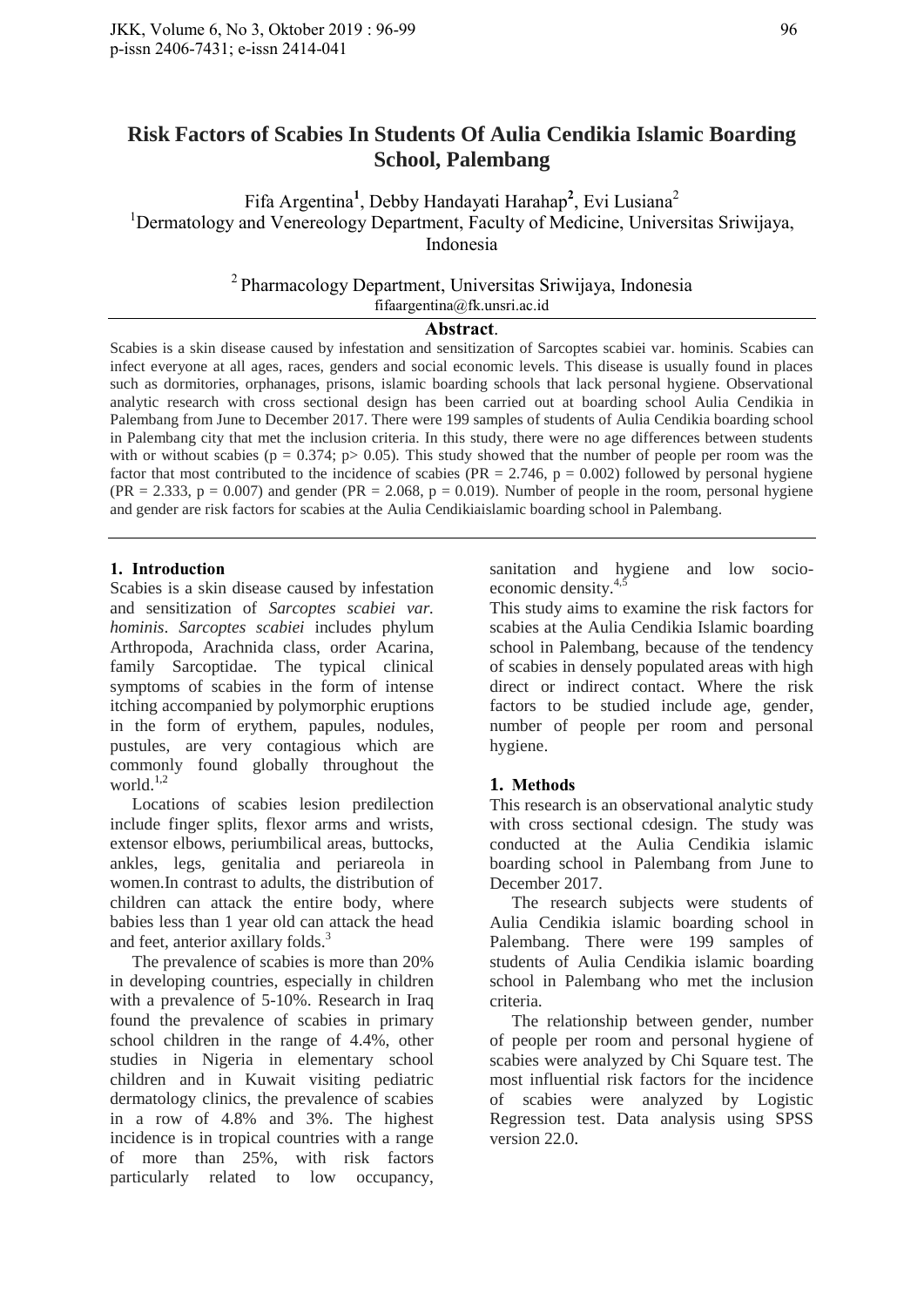### **2. Results**

*3.1 Relationship Between Gender, Number of People and Personal Hygiene With Scabies*

# *3.1.1Gender*

From 199 students there were 107 students (53.8%) malegender where 53 male students (63.1%) suffered from scabies and 92 students

(46.2%) were female where 31 female students (36 , 9%) suffer from scabies. In table 1 it can be seen the relationship between sex and scabies which shows that there is a relationship between gender and scabies where students with male gender risk 1.9 times suffering from scabies compared to female students ( $PR =$ 1.931 (CI95% 1.087 - 3.432;  $p = 0.035$ ).

| Characteristic    | <b>Table 1.</b> Relationship between gender and scabies.<br><b>Scabies</b> |                |       |                      |            |
|-------------------|----------------------------------------------------------------------------|----------------|-------|----------------------|------------|
|                   | Yes                                                                        | N <sub>o</sub> | Total | <b>PR</b><br>(CI95%) | $p$ value* |
| Gender            |                                                                            |                |       |                      |            |
| Male<br>$\bullet$ | 53                                                                         | 54             | 107   | 1.931                | 0,035      |
| Female<br>٠       | 31                                                                         | 61             | 92    | $(1,087 - 3,432)$    |            |
| <b>Total</b>      | 84                                                                         | 115            | 199   |                      |            |

*3.2Number of People*

In addition, there were 64 out of 130 (49.2%) students with the number more than 2 peoples per room suffering from scabies. In addition, there were 20 of 69 (29%) students with a total  $of \leq 2$  people per room suffering from scabies. The results showed a relationship between the number of people per room and scabies where students with the number more than 2 people per room had 2.4 times the risk of suffering from scabies compared to students with a total of  $\leq$  2 people per room (PR = 2.376 (CI95%)  $1.274 - 4.432$ ;  $p = 0.009$ ) (table 2).

|--|

| Characteristic            | <b>Scabies</b> |                |       |                      |            |
|---------------------------|----------------|----------------|-------|----------------------|------------|
|                           | Yes            | N <sub>o</sub> | Total | <b>PR</b><br>(CI95%) | $p$ value* |
| <b>Number of People</b>   |                |                |       |                      |            |
| $>$ 2 People<br>$\bullet$ | 64             | 66             | 130   | 2,376                | 0,009      |
| $\leq$ 2 People           | 20             | 49             | 69    | $(1,274 - 4,432)$    |            |
| <b>Total</b>              | 84             | 115            | 199   |                      |            |

#### *3.3Personal Hygiene*

Other variables assessed were personal hygiene, there were 58 out of 114 (50.9%) students with poor personal hygiene suffering from scabies. In addition, 26 out of 85 (30.6%) students with good personal hygiene suffered from scabies. There was a relationship between

personal hygiene and scabies in which students with personal hygiene were less at risk 2.35 times suffering from scabies compared to students with good personal hygiene (PR = 2.350 (CI95% 1.303 - 4.238; p = 0.006) (table 3).

*Chi Square Test, p =0,05*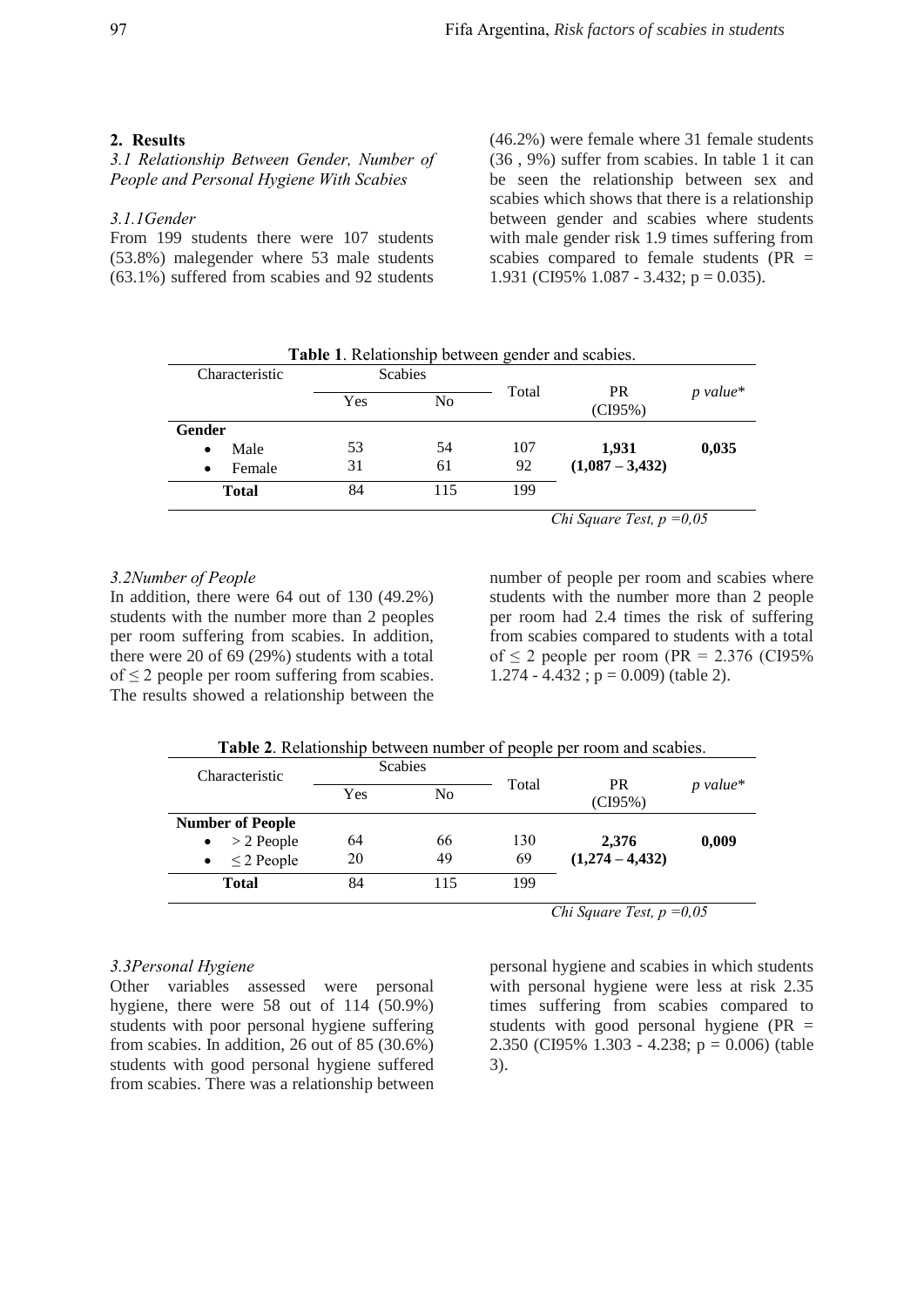|                         |                |                | Jo                                 |                      |            |
|-------------------------|----------------|----------------|------------------------------------|----------------------|------------|
| Characteristic          | <b>Scabies</b> |                |                                    |                      |            |
|                         | Yes            | N <sub>0</sub> | Total                              | <b>PR</b><br>(CI95%) | $p$ value* |
| <b>Personal Hygiene</b> |                |                |                                    |                      |            |
| Poorly<br>$\bullet$     | 58             | 56             | 114                                | 2,350                | 0,006      |
| Good<br>$\bullet$       | 26             | 59             | 85                                 | $(1,303 - 4,238)$    |            |
| <b>Total</b>            | 84             | 115            | 199                                |                      |            |
|                         |                |                | <i>Chi Square Test, p</i> = $0.05$ |                      |            |

**Table 3**. Relationship between personal hygiene and scabies.

### *3.2 Risk Factors of Scabies*

The most important risk factor for the occurrence of scabies is at the Aulia Cendikia islamic boarding school where students with a number of people more than 2 per room 2.7 times are significantly more at risk of suffering from scabies than students with a number of people ≤ 2 per room (PR = 2.746; p = 0.002) followed by personal hygiene where students

with poor personal hygiene 2.3 times more at risk of significantly suffering from scabies compared with students with good personal hygiene (PR = 2.333;  $p = 0.007$ ). In addition, gender is also a risk factor for scabies where students with male gender risk 2 times suffering from scabies compared to female students (PR = 2.068;  $p = 0.035$ ).

| Table 4. Risk factors of scabies. |             |         |           |            |  |  |  |
|-----------------------------------|-------------|---------|-----------|------------|--|--|--|
| Variable                          | Unadjusted* |         |           | Adjusted** |  |  |  |
|                                   | <b>PR</b>   | p value | <b>PR</b> | p value    |  |  |  |
| Number of People per Room         | 2.376       | 0.009   | 2.746     | 0.002      |  |  |  |
| Personal Hygiene                  | 2.350       | 0.006   | 2.333     | 0.007      |  |  |  |
| Gender                            | 1.931       | 0.035   | 2.068     | 0.019      |  |  |  |
| * Chi Saugua Tast $p = 0.05$      |             |         |           |            |  |  |  |

*Chi Square Test,*  $p = 0.05$ 

*\*\*Logistic Regression Test*, p = 0,05

## **3. Discussion**

Scabies is a skin disease caused by infestation and sensitization of Sarcoptes scabiei var. hominis.<sup>1</sup> Scabies can infect everyone at all ages, races, genders and social economic levels. The prevalence of scabies is more than 20% in developing countries, especially in children with a prevalence of 5-10%. In this study the average age of students suffering from scabies was  $12.7 \pm 0.769$  years but not statistically different from students without scabies. This is likely because research subjects are students whose ages range from 12-14 years.Some certain infectious diseases show that young age has a high risk. Younger respondents are more at risk of developing scabies. The level of vulnerability and experience of the disease is usually experienced by those who are of high age.<sup>6</sup>

In this study male students had 2 times the risk of suffering from scabies compared to female students. This result is in line with the research conducted by Chairiya et al. Which shows that most of the santri who suffer from scabies are male.<sup>7</sup> Likewise, the research conducted by Andayani et al. Found more

male scabies than women. This happens probably because female students maintain their personal hygiene more than male students.<sup>8</sup>

In addition to gender, in this study the results of poor personal hygiene are risk factors for scabies. The results of students with poor personal hygiene 2.3 times more at risk of significantly suffering from scabies compared to students with good personal hygiene. This result is in line with the research conducted by Ma'rufi (2005) in Rohmawati (2010) that there were 63% of students who had poor personal hygiene with the prevalence of scabies at 73.70%. Personal hygiene includes the habit of washing hands, using the same towel, frequency of bathing, frequency of changing clothes, frequency of changing bed linen, and the habit of direct contact with scabies, other habits such as using bar soap together.<sup>9</sup>

Scabies can be experienced by men and women of all ages, ethnic groups, and socio-economic levels. $^{10,11}$  There were no significant differences between women and men with the incidence of scabies. Serological surveys in indigenous people in Malaysia by